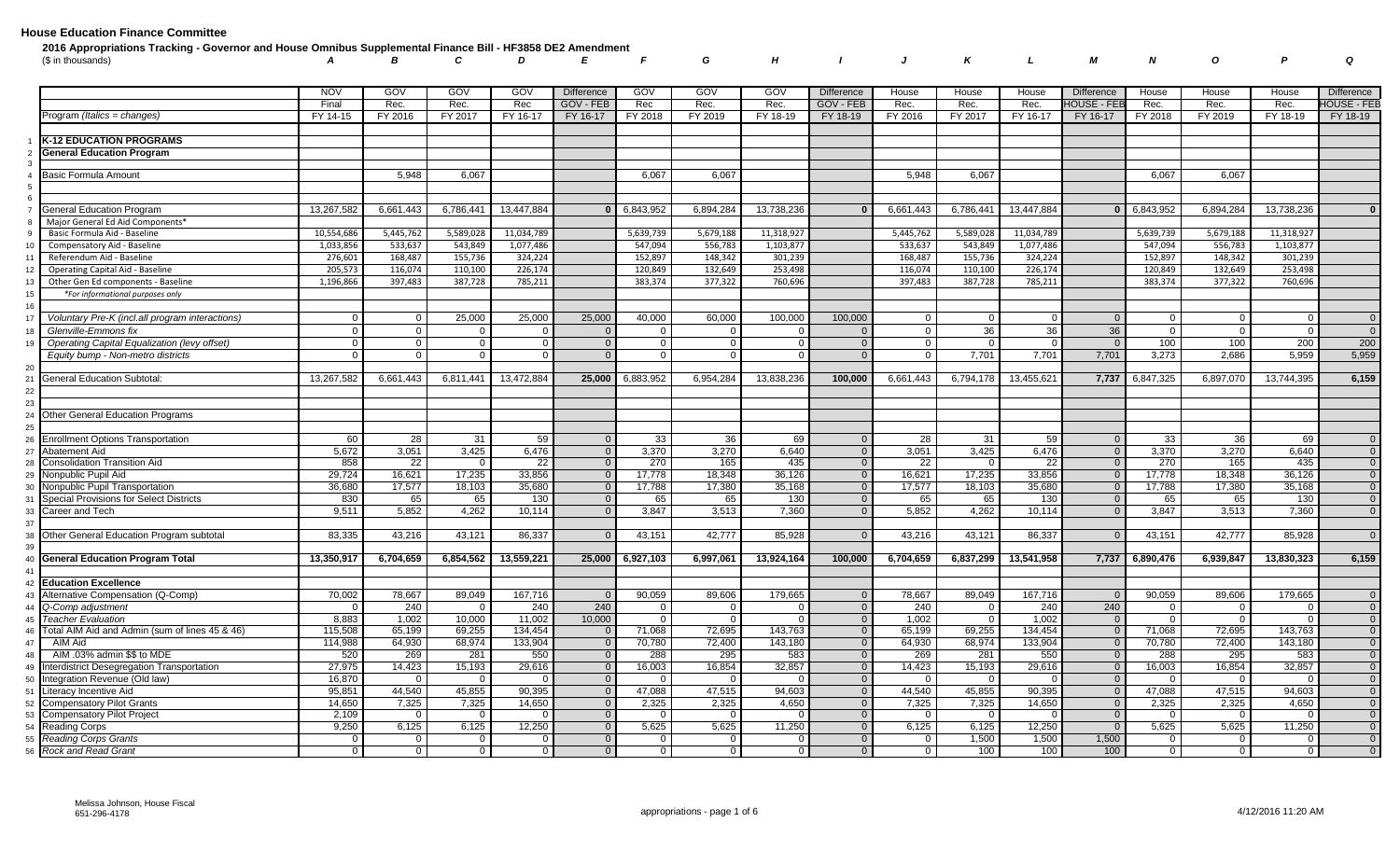| 2016 Appropriations Tracking - Governor and House Omnibus Supplemental Finance Bill - HF3858 DE2 Amendment |  |  |  |  |  |  |  |                                   |  |
|------------------------------------------------------------------------------------------------------------|--|--|--|--|--|--|--|-----------------------------------|--|
| (\$ in thousands)                                                                                          |  |  |  |  |  |  |  | A B C D E F G H I J K L M N O P Q |  |

|          |                                                                     | <b>NOV</b>                 | GOV                           | GOV                     | GOV            | <b>Difference</b>        | GOV                           | GOV                        | GOV      | <b>Difference</b>       | House                            | House        | House        | <b>Difference</b>  | House                         | House                | House    | <b>Difference</b>                |
|----------|---------------------------------------------------------------------|----------------------------|-------------------------------|-------------------------|----------------|--------------------------|-------------------------------|----------------------------|----------|-------------------------|----------------------------------|--------------|--------------|--------------------|-------------------------------|----------------------|----------|----------------------------------|
|          |                                                                     | Final                      | Rec.                          | Rec.                    | Rec            | GOV - FEB                | Rec                           | Rec.                       | Rec.     | GOV - FEB               | Rec.                             | Rec.         | Rec.         | <b>HOUSE - FEB</b> | Rec.                          | Rec.                 | Rec.     | <b>HOUSE - FEB</b>               |
|          | Program (Italics = changes)                                         | FY 14-15                   | FY 2016                       | FY 2017                 | FY 16-17       | FY 16-17                 | FY 2018                       | FY 2019                    | FY 18-19 | FY 18-19                | FY 2016                          | FY 2017      | FY 16-17     | FY 16-17           | FY 2018                       | FY 2019              | FY 18-19 | FY 18-19                         |
| 57       | <b>Math Corps</b>                                                   | 500                        | 250                           | 250                     | 500            | $\Omega$                 | 250                           | 250                        | 500      | $\overline{0}$          | 250                              | 250          | 500          | $\overline{0}$     | 250                           | 250                  | 500      | $\overline{0}$                   |
| 58       | Success for the Future                                              | 4,303                      | 213                           | $\Omega$                | 213            | $\overline{0}$           | $\Omega$                      |                            |          | $\mathbf{0}$            | 213                              |              | 213          | $\overline{0}$     | $\Omega$                      |                      |          | $\overline{0}$                   |
| 59       | Indian Education Formula Aid                                        | $\Omega$                   | 7,740                         | 8,878                   | 16,618         | $\overline{0}$           | 9,037                         | 9,185                      | 18,222   | $\overline{0}$          | 7,740                            | 8,878        | 16,618       | $\overline{0}$     | 9,037                         | 9,185                | 18,222   | $\overline{0}$                   |
| 60       | Indian Teacher Preparation Grants                                   | 362                        | 190                           | 280                     | 470            | 90                       | 280                           | 280                        | 560      | 180                     | 190                              | 190          | 380          | $\overline{0}$     | 280                           | 280                  | 560      | 180                              |
| 61       | <b>Tribal Contract Schools</b>                                      | 3,064                      | 3,458                         | 3,715                   | 7,173          | $\overline{0}$           | 2,222                         | 2,174                      | 4,396    | $\Omega$                | 3,458                            | 3,715        | 7,173        | $\overline{0}$     | 2,222                         | 2,174                | 4,396    | $\overline{0}$                   |
| 62       | <b>Concurrent Enrollment</b>                                        | 4,000                      | 4,000                         | 4,000                   | 8,000          | $\mathbf 0$              | 4,000                         | 4,000                      | 8,000    | $\overline{0}$          | 4,000                            | 4,000        | 8,000        | $\overline{0}$     | 4,000                         | 4,000                | 8,000    | $\overline{0}$                   |
| 63       | Collaborative Urban Educator (CUE)                                  | 1,584                      | 780                           | 780                     | 1,560          | $\overline{0}$           | 780                           | 780                        | 1,560    | $\Omega$                | 780                              | 780          | 1.560        | $\Omega$           | 780                           | 780                  | 1,560    | $\overline{0}$                   |
| 64       | <b>CUE Grants</b>                                                   | $\Omega$                   | $\overline{0}$                | $\overline{0}$          | $\overline{0}$ | $\overline{0}$           | $\overline{0}$                | $\overline{0}$             | - റ      | $\Omega$                | $\overline{0}$                   | 2,000        | 2,000        | 2,000              | $\overline{0}$                | $\overline{0}$       |          | $\overline{0}$                   |
| 65       | ServeMinnesota (Youth Works)                                        | 1,800                      | 900                           | 900                     | 1,800          | $\Omega$                 | 900                           | 900                        | 1,800    | $\overline{0}$          | 900                              | 900          | 1,800        | $\Omega$           | 900                           | 900                  | 1,800    | $\overline{0}$                   |
| 66       | MN Foundation for Student Organizations                             | 1,407                      | 725                           | 725                     | 1,450          | $\overline{0}$           | 725                           | 725                        | 1,450    | $\overline{0}$          | 725                              | 725          | 1,450        | $\overline{0}$     | 725                           | 725                  | 1,450    | $\overline{0}$                   |
| 67       | Teacher Dev & Eval Pilot Grants                                     | 683                        | $\mathbf 0$                   | $\overline{0}$          |                | $\overline{0}$           | $\overline{0}$                | $\overline{0}$             |          | $\overline{0}$          | 0 <sup>1</sup>                   | $\Omega$     |              | $\overline{0}$     | $\overline{0}$                | $\Omega$             |          | $\overline{0}$                   |
| 68       | Starbase STEM Program                                               | 500                        | 924                           | $\mathbf 0$             | 924            | $\Omega$                 | 500                           | 500                        | 1,000    | $\Omega$                | 924                              | $\Omega$     | 924          | $\overline{0}$     | 500                           | 500                  | 1,000    | $\overline{0}$                   |
| 69       | <b>Innovation Grants</b>                                            | 200                        | $\mathbf 0$                   | $\mathbf 0$             |                | $\overline{0}$           | $\mathbf 0$                   | $\overline{0}$             | - ೧      | $\mathbf{0}$            | $\overline{0}$                   | $\Omega$     |              | $\overline{0}$     | $\mathbf 0$                   | $\overline{0}$       |          | $\overline{0}$                   |
|          | Museums and Educational Centers                                     | 702                        | 351                           | 351                     | 702            | $\overline{0}$           | 351                           | 351                        | 702      | $\Omega$                | 351                              | 351          | 702          | $\overline{0}$     | 351                           | 351                  | 702      | $\overline{0}$                   |
| 72       | Recovery Program grants                                             | 383                        | 500                           | 500                     | 1,000          | $\overline{0}$           | 500                           | 500                        | 1,000    | $\overline{0}$          | 500                              | 500          | 1,000        | $\overline{0}$     | 500                           | 500                  | 1,000    | $\overline{0}$                   |
| 73       | <b>Full Service Community Schools</b>                               | $\mathbf 0$                | 250                           | 2,250                   | 2,500          | 2,000                    | $\overline{0}$                | $\overline{0}$             |          | $\overline{0}$          | 250                              | 250          | 500          | $\overline{0}$     | $\overline{0}$                | $\Omega$             |          | $\overline{0}$                   |
| 74       | <b>Civics Education</b>                                             | 285                        | 125                           | 125                     | 250            | $\Omega$                 | 125                           | 125                        | 250      | $\Omega$                | 125                              | 125          | 250          | $\Omega$           | 125                           | 125                  | 250      | $\overline{0}$                   |
| 75       | Principal's Academy                                                 | $\Omega$                   | 150                           | 150                     | 300            | $\mathbf 0$              | 150                           | 150                        | 300      | $\mathbf{0}$            | 150                              | 150          | 300          | $\overline{0}$     | 150                           | 150                  | 300      | $\overline{0}$                   |
|          | Race 2 Reduce Water Conservation Grants                             | $\overline{0}$             | 81                            | 69                      | 150            | $\Omega$                 | $\Omega$                      | $\Omega$                   |          | $\Omega$                | 81                               | 69           | 150          | $\overline{0}$     | $\mathbf{0}$                  | $\Omega$             |          | $\overline{0}$                   |
| 77       | Northwest College in the High School                                | 160                        | 50                            | 50                      | 100            | $\Omega$                 | $\mathbf 0$                   | $\Omega$                   | $\Omega$ | $\Omega$                | 50                               | 50           | 100          | $\overline{0}$     | $\mathbf 0$                   | $\Omega$             |          | $\overline{0}$                   |
| 78       | Governor's Teacher Workforce Package                                | $\Omega$                   | $\mathbf 0$                   | 12,000                  | 12,000         | 12,000                   | 12,000                        | 12,000                     | 24,000   | 24,000                  | $\overline{0}$                   |              |              | $\Omega$           | $\mathbf 0$                   | $\Omega$             |          | $\overline{0}$                   |
| 79       | NW Regional Partnership Continuing Ed                               | $\Omega$                   | $\mathbf 0$                   | $\Omega$                |                | - റ                      | $\Omega$                      | - 0                        |          | $\Omega$                | $\overline{0}$                   | 3,000        | 3,000        | 3,000              | $\mathbf 0$                   | $\Omega$             |          | $\Omega$                         |
| 80       | <b>Concurrent Enrollment Teacher Training Grants</b>                | $\mathbf 0$                | $\mathbf 0$                   | $\mathbf 0$             |                | $\Omega$                 | $\mathbf 0$                   | $\overline{0}$             |          | $\Omega$                | $\overline{0}$                   | 750          | 750          | 750                | $\mathbf 0$                   | $\Omega$             |          | $\overline{0}$                   |
| 81       | Grow Your Own Residency Pilot                                       | $\Omega$                   | $\Omega$                      | $\Omega$                |                | $\Omega$                 | $\overline{0}$                | $\Omega$                   |          | $\Omega$                | $\overline{0}$                   | 1,500        | 1,500        | 1,500              | $\overline{0}$                | $\Omega$             |          | $\overline{0}$                   |
| 82       | <b>MN Future Teacher Grants</b><br>Special Education Para Licensing | $\overline{0}$<br>$\Omega$ | $\mathbf 0$<br>$\overline{0}$ | $\mathbf 0$<br>$\Omega$ |                | $\mathbf{0}$<br>$\Omega$ | $\mathbf 0$<br>$\overline{0}$ | $\overline{0}$<br>$\Omega$ |          | $\Omega$<br>$\Omega$    | $\overline{0}$<br>$\overline{0}$ | 4,500<br>385 | 4,500<br>385 | 4,500              | $\mathbf 0$<br>$\overline{0}$ | $\Omega$<br>$\Omega$ |          | $\overline{0}$<br>$\overline{0}$ |
| 83       | Teacher Shortage Loan Forgiveness                                   | $\Omega$                   | $\Omega$                      | $\Omega$                |                | $\mathbf 0$              | $\mathbf 0$                   | $\overline{0}$             |          | $\Omega$                | $\overline{0}$                   | 1,000        | 1,000        | 385<br>1,000       | $\mathbf 0$                   | $\Omega$             |          | $\overline{0}$                   |
| 84<br>85 | <b>Student Teaching Stipend Grants</b>                              | $\overline{0}$             | $\overline{0}$                | $\Omega$                |                | $\Omega$                 | $\Omega$                      | $\overline{0}$             |          | $\Omega$                | $\overline{0}$                   | 1,000        | 1,000        | 1,000              | $\overline{0}$                | $\Omega$             |          | $\overline{0}$                   |
| 86       | Statewide Educator Job Board                                        | $\Omega$                   | $\mathbf{0}$                  | $\Omega$                |                | $\Omega$                 | $\Omega$                      | $\Omega$                   |          | $\Omega$                | $\overline{0}$                   | 239          | 239          | 239                | $\overline{0}$                | $\Omega$             |          | $\overline{0}$                   |
| 87       | Mentoring Partnerships (Sanneh Foundation)                          | $\Omega$                   | $\overline{0}$                | $\Omega$                |                | $\Omega$                 | $\overline{0}$                | $\Omega$                   |          | $\Omega$                | $\overline{0}$                   | 1,500        | 1,500        | 1,500              | $\overline{0}$                | $\Omega$             |          | $\overline{0}$                   |
| 88       | Girls In Action Grants                                              | $\Omega$                   | $\mathbf 0$                   | $\Omega$                |                | $\Omega$                 | $\overline{0}$                | $\Omega$                   |          | $\Omega$                | $\overline{0}$                   | 1,500        | 1,500        | 1,500              | 0 <sup>1</sup>                | $\Omega$             |          | $\overline{0}$                   |
| 89       | <b>PBIS</b>                                                         | $\overline{0}$             | $\overline{0}$                | 2,750                   | 2,750          | 2,750                    | $\overline{0}$                | $\overline{0}$             |          | $\overline{0}$          | $\overline{0}$                   | 2,750        | 2,750        | 2,750              | $\mathbf 0$                   | $\Omega$             |          | $\overline{0}$                   |
| 90       | Intermediates/Coops Training                                        | $\Omega$                   | $\overline{0}$                |                         |                |                          | 1,000                         | 1,000                      | 2,000    | 2,000                   | $\overline{0}$                   | 6,000        | 6,000        | 6,000              | $\mathbf 0$                   |                      |          | $\overline{0}$                   |
| 91       | School-linked Mental Health Grants                                  | $\Omega$                   | $\overline{0}$                | $\Omega$                |                | $\overline{0}$           | $\overline{0}$                | $\Omega$                   |          | $\Omega$                | $\overline{0}$                   | 5,000        | 5,000        | 5,000              | $\overline{0}$                | $\Omega$             |          | $\overline{0}$                   |
| 92       | School Crisis Response Teams                                        | $\mathbf 0$                | $\overline{0}$                | $\Omega$                |                | $\Omega$                 | $\overline{0}$                | $\overline{0}$             |          | $\overline{\mathbf{0}}$ | $\overline{0}$                   | 100          | 100          | 100                | 0 <sup>1</sup>                | $\Omega$             |          | $\overline{0}$                   |
| 93       | Mobile Technology Lab                                               | $\Omega$                   | $\mathbf{0}$                  | $\Omega$                |                | $\overline{0}$           | $\Omega$                      | $\Omega$                   |          | $\Omega$                | $\overline{0}$                   | 900          | 900          | 900                | $\overline{0}$                | $\Omega$             |          | $\overline{0}$                   |
| 94       | <b>Incentive Programs</b>                                           | $\Omega$                   | $\overline{0}$                | $\Omega$                |                | $\Omega$                 | $\mathbf 0$                   | $\Omega$                   |          | $\overline{0}$          | $\overline{0}$                   | 1,000        | 1,000        | 1,000              | $\mathbf 0$                   | $\Omega$             |          | $\overline{0}$                   |
| 95       | <b>Economic Education Grant</b>                                     |                            | $\Omega$                      |                         |                |                          | $\Omega$                      |                            |          | $\Omega$                | $\overline{0}$                   | 250          | 250          | 250                | $\overline{0}$                | $\Omega$             |          | $\overline{0}$                   |
| 97       |                                                                     |                            |                               |                         |                |                          |                               |                            |          |                         |                                  |              |              |                    | $\Omega$                      | $\Omega$             |          | $\Omega$                         |
| 98       |                                                                     |                            |                               |                         |                |                          |                               |                            |          |                         |                                  |              |              |                    |                               |                      |          |                                  |
| 99       | <b>Education Excellence Total</b>                                   | 381,031                    | 238.208                       | 280,575                 | 518,783        | 27,080                   | 263,988                       | 266,540                    | 530.528  | 24,180                  | 238.208                          | 288,709      | 526,917      | 35,214             | 251,988                       | 254,540              | 506.528  | 180                              |
| 100      |                                                                     |                            |                               |                         |                |                          |                               |                            |          |                         |                                  |              |              |                    |                               |                      |          |                                  |
| 101      | <b>Standards and Assessment</b>                                     |                            |                               |                         |                |                          |                               |                            |          |                         |                                  |              |              |                    |                               |                      |          |                                  |
| 102      | <b>Statewide Testing Base</b>                                       | 39,176                     | 11,204                        | 10,892                  | 22,096         | $\Omega$                 | 10,892                        | 10,892                     | 21,784   | $\Omega$                | 11,204                           | 10,892       | 22,096       | $\Omega$           | 10,892                        | 10,892               | 21,784   | $\overline{0}$                   |
| 103      | <b>ACT Reimbursements</b>                                           |                            | 3,011                         | 3,011                   | 6,022          | $\Omega$                 | 3,011                         | 3,011                      | 6,022    | $\overline{0}$          | 3,011                            | 3,011        | 6,022        | $\Omega$           | 3,011                         | 3,011                | 6,022    | $\overline{0}$                   |
|          | 104 Adv. Placement / Int'l Baccalaureate Program                    | 9,051                      | 4,500                         | 4,500                   | 9,000          | $\overline{0}$           | 4,500                         | 4,500                      | 9,000    | $\Omega$                | 4,500                            | 4,500        | 9,000        | $\overline{0}$     | 4,500                         | 4,500                | 9,000    | $\overline{0}$                   |
| 105      | Get Ready Get Credit Ed Planning and Assessment                     | 829                        | $\Omega$                      | $\Omega$                |                | $\Omega$                 | $\Omega$                      | $\overline{0}$             |          | $\overline{0}$          | $\Omega$                         | $\Omega$     |              | $\Omega$           | $\overline{0}$                | $\Omega$             |          | $\overline{0}$                   |
| 106      |                                                                     |                            |                               |                         |                | $\Omega$                 |                               |                            |          | $\Omega$                |                                  |              |              | $\Omega$           |                               |                      |          | $\mathbf{0}$                     |
| 107      | <b>Standards and Assessment Total</b>                               | 49,056                     | 18,715                        | 18,403                  | 37,118         |                          | 18,403                        | 18,403                     | 36,806   |                         | 18,715                           | 18,403       | 37,118       |                    | 18,403                        | 18,403               | 36,806   |                                  |
|          | 109 Charter Schools                                                 |                            |                               |                         |                |                          |                               |                            |          |                         |                                  |              |              |                    |                               |                      |          |                                  |
| 110      | Charter School Building Lease Aid                                   | 112,901                    | 63,474                        | 69,962                  | 133,436        | $\Omega$                 | 75,346                        | 80,624                     | 155,970  | $\Omega$                | 63,474                           | 69,962       | 133,436      | $\overline{0}$     | 75,346                        | 80,624               | 155,970  | $\overline{0}$                   |
|          |                                                                     |                            |                               |                         |                |                          |                               |                            |          |                         |                                  |              |              |                    |                               |                      |          | $\Omega$                         |
|          | 112 Charter Schools Total                                           | 112,901                    | 63,474                        | 69,962                  | 133,436        |                          | 75,346                        | 80,624                     | 155,970  | $\Omega$                | 63,474                           | 69,962       | 133,436      | $\mathbf{0}$       | 75,346                        | 80,624               | 155,970  | $\mathbf{0}$                     |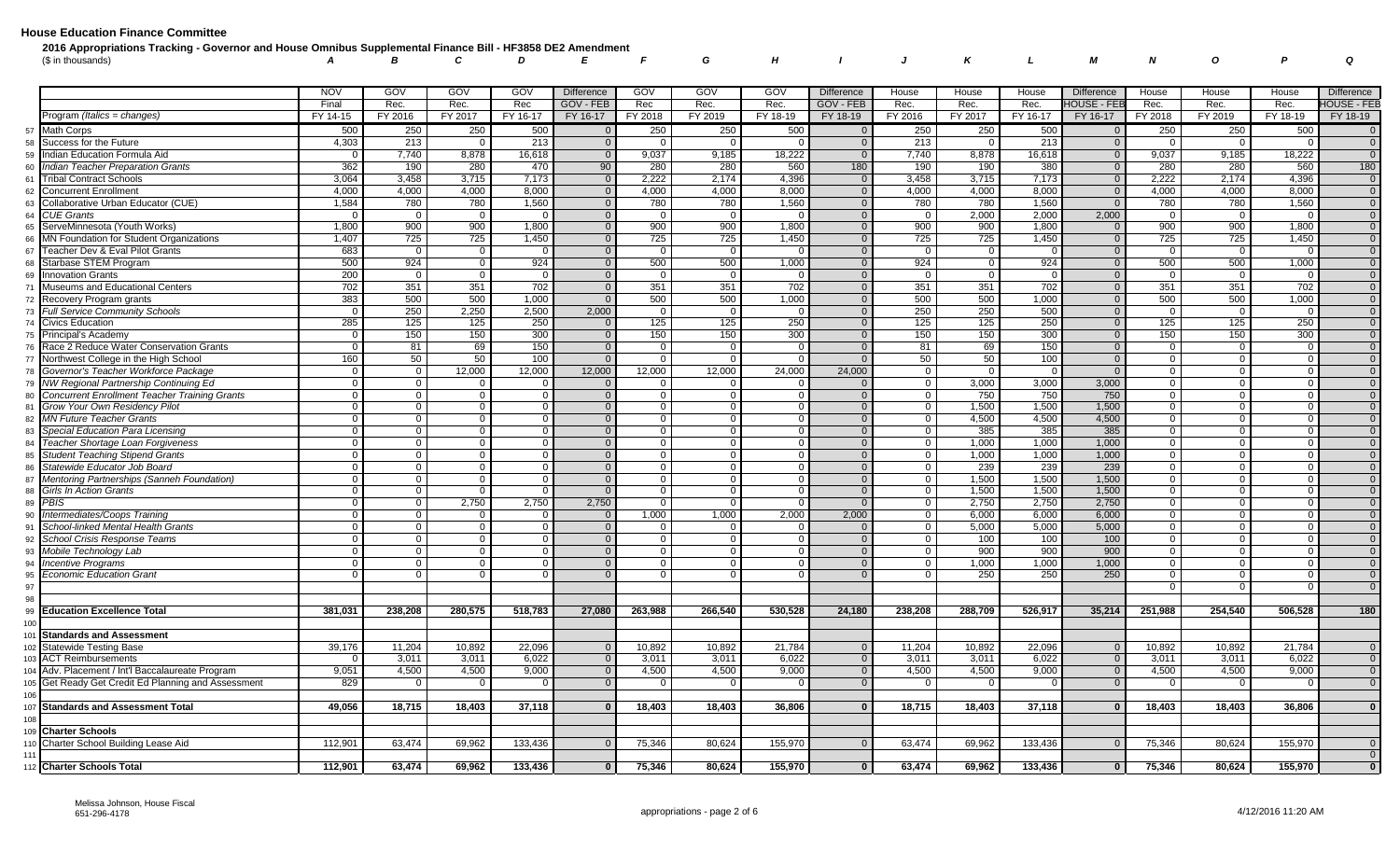| 2016 Appropriations Tracking - Governor and House Omnibus Supplemental Finance Bill - HF3858 DE2 Amendment |  |  |  |  |  |  |  |                                   |  |
|------------------------------------------------------------------------------------------------------------|--|--|--|--|--|--|--|-----------------------------------|--|
| '\$ in thousands)                                                                                          |  |  |  |  |  |  |  | A B C D E F G H I J K L M N O P Q |  |

|                                                    | <b>NOV</b> | GOV            | GOV         | GOV        | <b>Difference</b> | GOV            | GOV       | GOV        | <b>Difference</b> | House          | House     | House      | <b>Difference</b>  | House          | House     | House      | <b>Difference</b>       |
|----------------------------------------------------|------------|----------------|-------------|------------|-------------------|----------------|-----------|------------|-------------------|----------------|-----------|------------|--------------------|----------------|-----------|------------|-------------------------|
|                                                    | Final      | Rec.           | Rec.        | Rec        | GOV - FEB         | Rec            | Rec.      | Rec.       | GOV - FEB         | Rec.           | Rec.      | Rec.       | <b>IOUSE - FEB</b> | Rec.           | Rec.      | Rec.       | <b>HOUSE - FEB</b>      |
| Program (Italics = changes)                        | FY 14-15   | FY 2016        | FY 2017     | FY 16-17   | FY 16-17          | FY 2018        | FY 2019   | FY 18-19   | FY 18-19          | FY 2016        | FY 2017   | FY 16-17   | FY 16-17           | FY 2018        | FY 2019   | FY 18-19   | FY 18-19                |
| 113                                                |            |                |             |            |                   |                |           |            |                   |                |           |            |                    |                |           |            |                         |
| 114 Special Programs                               |            |                |             |            |                   |                |           |            |                   |                |           |            |                    |                |           |            |                         |
| 115 Special Education - FY 14 and on               | 2,146,80   | 1,183,807      | 1,246,997   | 2.430.80   | 69                | 1,320,146      | 1,398,420 | 2.718.566  | 156               | 1,183,807      | 1,246,997 | 2,430,804  | 69                 | 1,320,146      | 1,398,420 | 2,718,566  | 156                     |
| 116 Special Education - Excess Cost                | 42,016     | $\Omega$       |             |            | $\Omega$          | $\Omega$       |           |            | $\Omega$          | $\Omega$       |           |            | $\Omega$           | $\mathbf{0}$   |           |            | $\overline{0}$          |
| 119 Special Education - Children with a Disability | 2,353      | 1,307          | 1,516       | 2,823      | $\overline{0}$    | 1,754          | 2,022     | 3,776      | $\overline{0}$    | 1,307          | 1,516     | 2,823      | $\overline{0}$     | 1,754          | 2,022     | 3,776      | $\overline{0}$          |
| Travel for Home-Based Services<br>120              | 733        | 422            | 435         | 857        | $\Omega$          | 448            | 460       | 908        | $\Omega$          | 422            | 435       | 857        | $\Omega$           | 448            | 460       | 908        | $\overline{0}$          |
| 121 Court Placed Special Education Revenue         | 72         | 47             | 48          | 95         | $\Omega$          | 49             | 50        | 99         | $\Omega$          | 47             | 48        | 95         | $\Omega$           | 49             | 50        | 99         | $\overline{0}$          |
| 122 Special Education Out of State Tuition         | 828        | 250            | 250         | 500        | $\Omega$          | 250            | 250       | 500        | $\overline{0}$    | 250            | 250       | 500        | $\mathbf{0}$       | 250            | 250       | 500        | $\overline{0}$          |
| 123 Restrictive Procedures Work Group              | $\Omega$   | $\mathbf{0}$   | 1,000       | 1,000      | 1,000             | 1,000          | 1,000     | 2,000      | 2,000             | $\Omega$       | $\Omega$  |            | $\Omega$           | $\mathbf{0}$   | $\Omega$  |            | $\overline{0}$          |
| 124 Online IEP System (See also lines 281 & 295)   |            | $\Omega$       | 2,000       | 2.000      | 2.000             | 540            | 540       | 1,080      | 1,080             | $\Omega$       | $\Omega$  |            | $\Omega$           | $\Omega$       | $\Omega$  |            | $\overline{0}$          |
| 125                                                |            |                |             |            |                   |                |           |            |                   |                |           |            |                    |                |           |            |                         |
| 126 Special Programs Total                         | 2,192,803  | 1,185,833      | 1,252,246   | 2,438,079  | 3,069             | 1,324,187      | 1,402,742 | 2,726,929  | 3,236             | 1,185,833      | 1,249,246 | 2,435,079  | 69                 | 1,322,647      | 1,401,202 | 2,723,849  | 156                     |
| 127                                                |            |                |             |            |                   |                |           |            |                   |                |           |            |                    |                |           |            |                         |
| 128 Facilities & Technology                        |            |                |             |            |                   |                |           |            |                   |                |           |            |                    |                |           |            |                         |
| 129 Long-Term Maintenance Equalization Aid         | $\Omega$   | $\Omega$       | 52,553      | 52,553     | $\Omega$          | 80,555         | 105,820   | 186.375    | $\overline{0}$    | $\Omega$       | 52,553    | 52,553     | $\Omega$           | 80,555         | 105,820   | 186,375    | $\overline{0}$          |
| 130 Debt Service Equalization Aid                  | 42,352     | 20,349         | 22,926      | 43,275     | $\overline{0}$    | 26,511         | 28,082    | 54,593     | $\overline{0}$    | 20,349         | 22,926    | 43,275     | $\overline{0}$     | 26,511         | 28,082    | 54,593     | $\overline{0}$          |
| <b>Telecommunications Access</b><br>131            | 7,500      | 3,750          | 3,750       | 7,500      | $\Omega$          | 3,750          | 3,750     | 7,500      | $\overline{0}$    | 3,750          | 3,750     | 7,500      | $\mathbf{0}$       | 3,750          | 3,750     | 7,500      | $\overline{0}$          |
| 132 Health and Safety Aid                          | 1,130      | 588            | 57          | 645        | $\Omega$          | $\overline{0}$ | $\Omega$  |            | $\overline{0}$    | 588            | 57        | 645        | $\overline{0}$     | $\overline{0}$ | $\Omega$  |            | $\overline{0}$          |
| 134 Alternative Facilities Aid                     | 39,269     | 19,287         | 1,928       | 21,215     | $\Omega$          | $\mathbf 0$    | $\Omega$  | $\Omega$   | $\overline{0}$    | 19,287         | 1,928     | 21,215     | $\Omega$           | $\circ$        | $\Omega$  |            | $\overline{0}$          |
| 135 IT Certificates                                |            | 500            |             | 500        | $\Omega$          | $\overline{0}$ | $\Omega$  |            | $\overline{0}$    | 500            | $\Omega$  | 500        | $\Omega$           | $\overline{0}$ | $\Omega$  |            | $\overline{0}$          |
| Deferred Maintenance Equalization Aid<br>136       | 8,008      | 3,532          | 345         | 3,877      | $\Omega$          | $\mathbf 0$    |           |            | $\mathbf 0$       | 3,532          | 345       | 3,877      | $\Omega$           | $\mathbf 0$    | $\Omega$  |            | $\overline{0}$          |
| <b>Innovative Technology Cooperatives</b><br>137   |            | 150            | 150         | 300        | $\Omega$          | $\overline{0}$ | $\Omega$  |            | $\Omega$          | 150            | 150       | 300        | $\Omega$           | $\overline{0}$ | $\Omega$  |            | $\overline{0}$          |
| 138 Broadband Innovation Grants                    | $\Omega$   | $\overline{0}$ | $\mathbf 0$ | $\Omega$   | $\Omega$          | $\overline{0}$ | $\Omega$  | 0          | $\overline{0}$    | $\overline{0}$ | 7,000     | 7,000      | 7,000              | $\overline{0}$ | $\Omega$  |            | $\overline{0}$          |
| Max Effort Loan Repayment Incentive<br>139         |            | $\overline{0}$ |             |            | $\Omega$          | $\Omega$       |           |            | $\Omega$          | $\overline{0}$ | (52, 349) | (52, 349)  | (52, 349)          | $\mathbf{0}$   |           |            | $\overline{0}$          |
| 140                                                |            |                |             |            |                   |                |           |            |                   |                |           |            |                    |                |           |            |                         |
| 141 Facilities and Technology Total                | 98,259     | 48.156         | 81.709      | 129.865    | $\Omega$          | 110.816        | 137,652   | 248,468    | $\mathbf{0}$      | 48.156         | 36,360    | 84,516     | (45, 349)          | 110,816        | 137,652   | 248,468    | $\overline{\mathbf{0}}$ |
| 142                                                |            |                |             |            |                   |                |           |            |                   |                |           |            |                    |                |           |            |                         |
| <b>DEBT SERVICE APPROPRIATION</b><br>143           | 42,352     | 20,349         | 22,926      | 43,275     | $\Omega$          | 26,511         | 28,082    | 54,593     | $\Omega$          | 20,349         | 22,926    | 43,275     | $\Omega$           | 26,511         | 28,082    | 54,593     | $\overline{\mathbf{0}}$ |
| 144                                                |            |                |             |            |                   |                |           |            |                   |                |           |            |                    |                |           |            |                         |
| 145 Nutrition Programs                             |            |                |             |            |                   |                |           |            |                   |                |           |            |                    |                |           |            |                         |
| 146 School Lunch and Food Storage                  | 27,674     | 16,251         | 16,739      | 32,990     | $\Omega$          | 17,241         | 17,758    | 34,999     | $\Omega$          | 16,251         | 16,739    | 32,990     | $\overline{0}$     | 17,241         | 17,758    | 34,999     | $\Omega$                |
| 147 School Breakfast Aid                           | 13,681     | 9,457          | 10,149      | 19,606     | $\Omega$          | 10,922         | 11,732    | 22,654     | $\mathbf 0$       | 9,457          | 10,149    | 19,606     | $\Omega$           | 10,922         | 11,732    | 22,654     | $\overline{0}$          |
| 148 Kindergarten Milk                              | 1.730      | 788            | 788         | 1,576      | $\Omega$          | 788            | 788       | 1,576      | $\Omega$          | 788            | 788       | 1,576      | $\Omega$           | 788            | 788       | 1,576      | $\overline{0}$          |
| 149 Summer Food Service Replacement Aid            | 300        | 150            | 150         | 300        | $\Omega$          | 150            | 150       | 300        | $\overline{0}$    | 150            | 150       | 300        | $\Omega$           | 150            | 150       | 300        | $\overline{0}$          |
| 152 Nutrition Programs Total                       | 43,385     | 26,646         | 27,826      | 54,472     |                   | 29,101         | 30,428    | 59,529     | $\Omega$          | 26,646         | 27,826    | 54,472     |                    | 29,101         | 30,428    | 59,529     | $\mathbf{0}$            |
| 153                                                |            |                |             |            |                   |                |           |            |                   |                |           |            |                    |                |           |            |                         |
| 154 Libraries                                      |            |                |             |            |                   |                |           |            |                   |                |           |            |                    |                |           |            |                         |
| 155 Basic Library Support                          | 27,628     | 13.570         | 13,570      | 27,140     | $\overline{0}$    | 13.570         | 13.570    | 27.140     | $\Omega$          | 13.570         | 13.570    | 27.140     | $\overline{0}$     | 13,570         | 13.570    | 27.140     | $\Omega$                |
| 156 Multicounty, Multitype Library Systems         | 2.646      | 1,300          | 1,300       | 2.600      | $\overline{0}$    | 1,300          | 1,300     | 2,600      | $\overline{0}$    | 1,300          | 1,300     | 2.600      | $\overline{0}$     | 1,300          | 1,300     | 2.600      | $\overline{0}$          |
| Electronic Library for Minnesota                   | 1,800      | 900            | 900         | 1,800      | $\overline{0}$    | 900            | 900       | 1,800      | $\overline{0}$    | 900            | 900       | 1,800      | $\overline{0}$     | 900            | 900       | 1,800      | $\overline{0}$          |
| Regional Library Telecommunications Aid<br>158     | 4.682      | 2.300          | 2,300       | 4.600      | $\Omega$          | 2,300          | 2,300     | 4.600      | $\overline{0}$    | 2,300          | 2,300     | 4,600      | $\Omega$           | 2,300          | 2.300     | 4.600      | $\overline{0}$          |
|                                                    |            |                |             |            |                   |                |           |            |                   |                |           |            |                    |                |           |            |                         |
| 160 Libraries Total                                | 36,756     | 18,070         | 18,070      | 36,140     | $\Omega$          | 18,070         | 18,070    | 36,140     | $\mathbf{0}$      | 18,070         | 18,070    | 36,140     | $\Omega$           | 18,070         | 18,070    | 36,140     | $\overline{\mathbf{0}}$ |
| 163                                                |            |                |             |            |                   |                |           |            |                   |                |           |            |                    |                |           |            |                         |
| 164 Categorical Totals                             | 2,914,191  | 1.599.102      | 1,748,791   | 3,347,893  | 30,149            | 1,839,911      | 1,954,459 | 3,794,370  | 27,416            | 1,599,102      | 1,708,576 | 3,307,678  | (10,066)           | 1,826,371      | 1,940,919 | 3.767.290  | 336                     |
| <b>General Education Total</b>                     | 13,350,91  | 6,704,659      | 6,854,562   | 13,559,221 | 25,000            | 6,927,103      | 6,997,06  | 13,924,164 | 100,000           | 6,704,659      | 6,837,299 | 13,541,958 | 7,737              | 6,890,476      | 6,939,847 | 13,830,323 | 6,159                   |
| 166 K-12 Education Appropriations                  | 16,265,108 | 8,303,761      | 8,603,353   | 16,907,114 | 55,149            | 8,767,014      | 8,951,520 | 17,718,534 | 127,416           | 8,303,761      | 8,545,875 | 16,849,636 | (2,329)            | 8,716,847      | 8,880,766 | 17,597,613 | 6,495                   |
| 168                                                |            |                |             |            |                   |                |           |            |                   |                |           |            |                    |                |           |            |                         |
|                                                    |            |                |             |            |                   |                |           |            |                   |                |           |            |                    |                |           |            |                         |
| 170 FAMILY AND EARLY CHILDHOOD PROGRAMS            |            |                |             |            |                   |                |           |            |                   |                |           |            |                    |                |           |            |                         |
| 171                                                |            |                |             |            |                   |                |           |            |                   |                |           |            |                    |                |           |            |                         |
| 172 Early Childhood and Family Support             |            |                |             |            |                   |                |           |            |                   |                |           |            |                    |                |           |            |                         |
| 173 School Readiness                               | 22,408     | 22,420         | 32,670      | 55,090     | $\Omega$          | 33,683         | 33,683    | 67,366     | $\Omega$          | 22,420         | 32,670    | 55,090     | $\Omega$           | 33,683         | 33,683    | 67,366     | $\Omega$                |
| 174 Early Learning Scholarships                    | 48,750     | 44.134         | 59,884      | 104.018    | $\Omega$          | 59,884         | 59,884    | 119.768    | $\overline{0}$    | 44.134         | 59,884    | 104.018    | $\Omega$           | 59,884         | 59,884    | 119.768    | $\overline{0}$          |
| 175 Head Start                                     | 40,191     | 25,100         | 25,100      | 50,200     | $\Omega$          | 25,100         | 25,100    | 50,200     | $\overline{0}$    | 25,100         | 25,100    | 50,200     | $\Omega$           | 25,100         | 25,100    | 50,200     | $\overline{0}$          |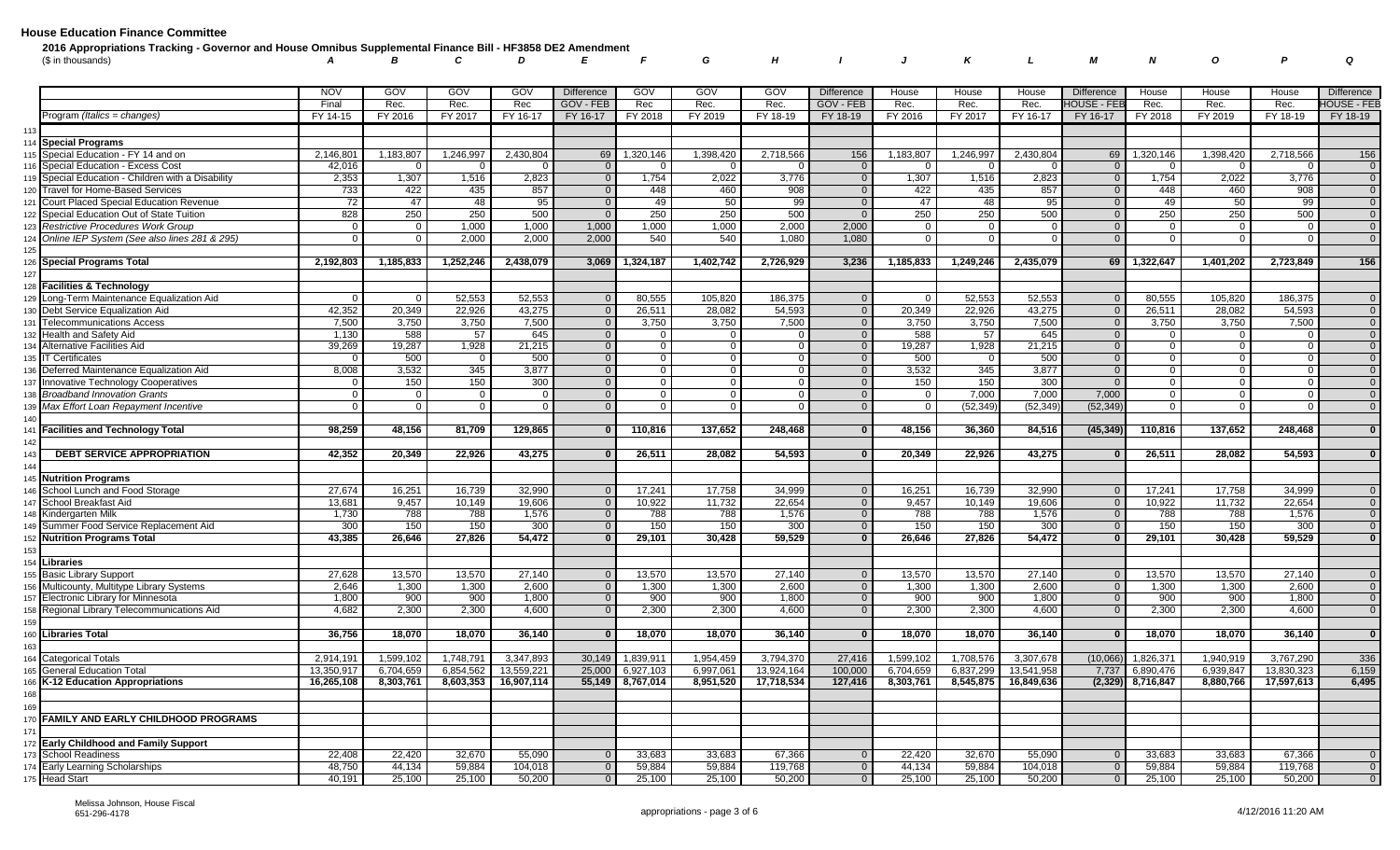| 2016 Appropriations Tracking - Governor and House Omnibus Supplemental Finance Bill - HF3858 DE2 Amendment |  |  |  |  |  |  |  |                                   |  |
|------------------------------------------------------------------------------------------------------------|--|--|--|--|--|--|--|-----------------------------------|--|
| (\$ in thousands)                                                                                          |  |  |  |  |  |  |  | A B C D E F G H I J K L M N O P Q |  |

|     |                                                    | <b>NOV</b>     | GOV            | <b>GOV</b>     | GOV        | <b>Difference</b> | GOV            | GOV            | GOV        | <b>Difference</b>       | House          | House          | House      | <b>Difference</b>  | House          | House     | House      | Difference         |
|-----|----------------------------------------------------|----------------|----------------|----------------|------------|-------------------|----------------|----------------|------------|-------------------------|----------------|----------------|------------|--------------------|----------------|-----------|------------|--------------------|
|     |                                                    | Final          | Rec.           | Rec.           | Rec        | GOV - FEB         | Rec            | Rec.           | Rec.       | GOV - FEB               | Rec.           | Rec.           | Rec.       | <b>IOUSE - FEE</b> | Rec.           | Rec.      | Rec.       | <b>HOUSE - FEB</b> |
|     | Program (Italics = changes)                        | FY 14-15       | FY 2016        | FY 2017        | FY 16-17   | FY 16-17          | FY 2018        | FY 2019        | FY 18-19   | FY 18-19                | FY 2016        | FY 2017        | FY 16-17   | FY 16-17           | FY 2018        | FY 2019   | FY 18-19   | FY 18-19           |
| 176 | <b>ECFE</b>                                        | 49,420         | 27,948         | 29,336         | 57.284     |                   | 29,932         | 30,437         | 60,369     | $\overline{0}$          | 27,948         | 29,336         | 57,284     |                    | 29,932         | 30,437    | 60,369     | $\overline{0}$     |
| 177 | Statewide Early Childhood Rating System            | $\Omega$       | 1,200          | 2,300          | 3,500      | $\overline{0}$    | 1,750          | 1,750          | 3,500      | $\overline{0}$          | 1,200          | 4,300          | 5,500      | 2,000              | 1,750          | 1,750     | 3,500      | $\overline{0}$     |
|     | Parent-Child Home Program                          | 596            | 350            | 350            | 700        | $\overline{0}$    | 350            | 350            | 700        | $\overline{0}$          | 350            | 2,350          | 2,700      | 2,000              | 350            | 350       | 700        | $\overline{0}$     |
| 179 | St. Cloud Early Learning Pilot                     | $\Omega$       | $\mathbf 0$    | $\Omega$       | - 0        | $\overline{0}$    | $\overline{0}$ | $\Omega$       | $\Omega$   | $\Omega$                | $\overline{0}$ | 430            | 430        | 430                | $\mathbf{0}$   | $\Omega$  |            | $\overline{0}$     |
| 180 | Health & Development Screening                     | 6,998          | 3,477          | 3,488          | 6,965      | $\overline{0}$    | 3,509          | 3,535          | 7,044      | $\overline{\mathbf{0}}$ | 3,477          | 3,488          | 6,965      | $\overline{0}$     | 3,509          | 3,535     | 7,044      | $\overline{0}$     |
| 181 | Early Childhood Programs at Tribal Schools         | 136            | 68             | 68             | 136        | $\Omega$          | 68             | 68             | 136        | $\Omega$                | 68             | 68             | 136        | $\Omega$           | 68             | 68        | 136        | $\overline{0}$     |
|     | <b>Educate Parents Partnership</b>                 | 98             | 49             | 49             | 98         | $\Omega$          | 49             | 49             | 98         | $\mathbf{0}$            | 49             | 49             | 98         | $\overline{0}$     | 49             | 49        | 98         | $\overline{0}$     |
|     | 183 Kindergarten Entrance Assessment               | 531            | 281            | 281            | 562        |                   | 281            | 281            | 562        | $\Omega$                | 281            | 281            | 562        | $\Omega$           | 281            | 281       | 562        | $\overline{0}$     |
| 184 | Help Me Grow                                       |                | $\Omega$       | 1,000          | 1,000      | 1,000             | $\mathbf{0}$   |                |            | $\overline{0}$          | $\Omega$       | $\Omega$       |            |                    | $\mathbf{0}$   |           |            | $\overline{0}$     |
| 185 | <b>Early Childhood and Family Support Total</b>    | 169,128        | 125,027        | 154,526        | 279,553    | 1,000             | 154,606        | 155,137        | 309,743    | $\Omega$                | 125,027        | 157,956        | 282,983    | 4,430              | 154,606        | 155,137   | 309,743    | $\mathbf{0}$       |
| 186 |                                                    |                |                |                |            |                   |                |                |            |                         |                |                |            |                    |                |           |            |                    |
| 187 | <b>Community Support Services</b>                  |                |                |                |            |                   |                |                |            |                         |                |                |            |                    |                |           |            |                    |
| 188 | <b>Community Education</b>                         | 2,015          | 790            | 553            | 1,343      | $\overline{0}$    | 483            | 402            | 885        | $\Omega$                | 790            | 553            | 1,343      | $\overline{0}$     | 483            | 402       | 885        | $\overline{0}$     |
| 189 | Adults with Disabilities Aid                       | 1,438          | 710            | 710            | 1,420      | $\overline{0}$    | 710            | 710            | 1,420      | $\overline{0}$          | 710            | 710            | 1,420      | $\overline{0}$     | 710            | 710       | 1,420      | $\overline{0}$     |
| 190 | <b>Hearing Impaired Adults</b>                     | 140            | 70             | 70             | 140        | $\overline{0}$    | 70             | 70             | 140        | $\Omega$                | 70             | 70             | 140        | $\overline{0}$     | 70             | 70        | 140        | $\overline{0}$     |
| 191 | School Age Care Aid                                | $\overline{2}$ | $\overline{1}$ | $\overline{1}$ |            | $\overline{0}$    | $\overline{1}$ |                |            | $\overline{\mathbf{0}}$ | $\overline{1}$ | $\overline{1}$ |            | $\Omega$           | $\overline{1}$ |           |            | $\overline{0}$     |
|     | Northside Achievement Zone                         | 350            | 1,200          | 1,200          | 2,400      | $\overline{0}$    | 1,200          | 1,200          | 2,400      | $\overline{0}$          | 1,200          | 1,200          | 2,400      | $\overline{0}$     | 1,200          | 1,200     | 2,400      | $\overline{0}$     |
| 193 | St. Paul Promise Neighborhood                      | 350            | 1,200          | 1,200          | 2,400      | $\overline{0}$    | 1,200          | 1,200          | 2,400      | $\mathbf{0}$            | 1,200          | 1,200          | 2,400      | $\mathbf{0}$       | 1,200          | 1,200     | 2,400      | $\overline{0}$     |
| 195 | <b>Education Partnership Pilots</b>                |                | 501            | 501            | 1,002      | $\Omega$          | $\Omega$       |                |            | $\Omega$                | 501            | 501            | 1,002      | $\Omega$           | $\Omega$       |           |            | $\overline{0}$     |
| 196 | <b>Prevention Total</b>                            | 4,295          | 4,472          | 4.235          | 8,707      | $\mathbf{0}$      | 3,664          | 3,583          | 7,247      | $\mathbf{0}$            | 4,472          | 4,235          | 8,707      | $\mathbf{0}$       | 3,664          | 3,583     | 7,247      | $\mathbf{0}$       |
| 197 |                                                    |                |                |                |            |                   |                |                |            |                         |                |                |            |                    |                |           |            |                    |
| 198 | Self-Sufficiency and Lifelong Learning             |                |                |                |            |                   |                |                |            |                         |                |                |            |                    |                |           |            |                    |
| 199 | Adult Basic Education (ABE) Aid                    | 96,353         | 48,223         | 49,683         | 97,906     | $\Omega$          | 51,187         | 52,721         | 103,908    | $\overline{0}$          | 48,223         | 49,683         | 97,906     | $\overline{0}$     | 51,187         | 52,721    | 103,908    | $\overline{0}$     |
| 200 | <b>ABE Grant</b>                                   | $\Omega$       | $\Omega$       | $\Omega$       |            | $\Omega$          | $\Omega$       | - 0            |            | $\Omega$                | $\Omega$       | 400            | 400        | 400                | $\Omega$       | $\Omega$  |            | $\overline{0}$     |
| 201 | <b>GED Tests</b>                                   | 250            | 125            | 245            | 370        | 120               | 125            | 125            | 250        | $\overline{0}$          | 125            | 245            | 370        | 120                | 125            | 125       | 250        | $\overline{0}$     |
| 202 | <b>Education and Employment Solutions</b>          | 600            | $\Omega$       |                |            | $\Omega$          | $\Omega$       | $\cap$         |            | $\Omega$                | $\Omega$       |                |            | $\Omega$           | $\Omega$       | $\cap$    |            | $\overline{0}$     |
| 203 | Self-Sufficiency and Lifelong Learning Total       | 97,203         | 48.348         | 49,928         | 98,276     | 120               | 51,312         | 52,846         | 104,158    | $\mathbf{0}$            | 48,348         | 50,328         | 98,676     | 520                | 51,312         | 52,846    | 104,158    | $\mathbf{0}$       |
| 204 |                                                    |                |                |                |            |                   |                |                |            |                         |                |                |            |                    |                |           |            |                    |
| 205 | <b>Family &amp; Early Childhood Appropriations</b> | 270.626        | 177,847        | 208,689        | 386,536    | 1,120             | 209,582        | 211,566        | 421,148    | $\Omega$                | 177,847        | 212,519        | 390,366    | 4.950              | 209,582        | 211,566   | 421,148    | $\mathbf{0}$       |
| 208 |                                                    |                |                |                |            |                   |                |                |            |                         |                |                |            |                    |                |           |            |                    |
| 209 |                                                    |                |                |                |            |                   |                |                |            |                         |                |                |            |                    |                |           |            |                    |
|     | K-12 and Family & Early Childhood Programs         | 16,535,734     | 8.481.608      | 8,812,042      | 17,293,650 | 56,269            | 8,976,596      | 9,163,086      | 18,139,682 | 127.416                 | 8,481,608      | 8,758,394      | 17,240,002 | 2,621              | 8,926,429      | 9,092,332 | 18,018,761 | 6.495              |
| 213 |                                                    |                |                |                |            |                   |                |                |            |                         |                |                |            |                    |                |           |            |                    |
| 214 |                                                    |                |                |                |            |                   |                |                |            |                         |                |                |            |                    |                |           |            |                    |
|     | <b>STATE AGENCY BUDGETS</b>                        |                |                |                |            |                   |                |                |            |                         |                |                |            |                    |                |           |            |                    |
| 216 |                                                    |                |                |                |            |                   |                |                |            |                         |                |                |            |                    |                |           |            |                    |
| 217 | <b>Department of Education</b>                     |                |                |                |            |                   |                |                |            |                         |                |                |            |                    |                |           |            |                    |
| 218 | Department of Education                            | 40,530         | 18,109         | 18,554         | 36,663     | $\Omega$          | 18,554         | 19,249         | 37,803     | $\Omega$                | 18,109         | 19,666         | 37,775     | $\Omega$           | 19,470         | 19,445    | 38,915     | $\overline{0}$     |
| 219 | Reduction in GF spending (shifted to SRF)          | $\Omega$       | $\Omega$       | $\overline{0}$ |            | $\overline{0}$    | $\mathbf{0}$   | $\Omega$       |            | $\overline{0}$          | 0 <sup>1</sup> | (916)          | (916)      | $\overline{0}$     | (916)          | (916)     | (1,832)    | $\overline{0}$     |
| 220 | Board of Teaching (BOT) (Appr from SRF)            | 1,336          | 718            | 718            | 1,436      | $\overline{0}$    | 718            | 718            | 1,436      | $\Omega$                | 718            | $\Omega$       | 718        | $\Omega$           | $\overline{0}$ | $\Omega$  |            | $\overline{0}$     |
| 221 | Board of School Administrators (Appr from SRF)     | 392            | 228            | 231            | 459        | $\mathbf 0$       | 231            | 231            | 462        | $\Omega$                | 228            | $\Omega$       | 228        | $\overline{0}$     | $\mathbf 0$    | $\Omega$  |            | $\overline{0}$     |
| 222 | Board of Teaching (BOT) Operating Adjustment       | $\Omega$       | 30             | 77             | 107        | 107               | 83             | 83             | 166        | 166                     | $\mathbf 0$    | $\Omega$       |            | $\Omega$           | $\mathbf{0}$   |           |            | $\overline{0}$     |
| 223 | BOT - Certificate of Advanced Professional Study   | $\Omega$       | $\mathbf 0$    | 302            | 302        | 302               | 50             | 50             | 100        | 100                     | $\overline{0}$ | $\Omega$       | - റ        | $\Omega$           | $\overline{0}$ | $\Omega$  |            | $\overline{0}$     |
| 224 | Regional Centers of Excellence                     | 1,923          | 1,000          | 1,000          | 2,000      | $\overline{0}$    | 1,000          | 1,000          | 2,000      | $\overline{0}$          | 1,000          | $\Omega$       | 1,000      | (1,000)            | $\mathbf 0$    | $\Omega$  |            | (2,000)            |
| 225 | School Safety Technical Assistance Center          | 946            | 500            | 500            | 1,000      | $\overline{0}$    | 500            | 500            | 1.000      | $\Omega$                | 500            | 500            | 1,000      | $\Omega$           | 500            | 500       | 1.000      | $\Omega$           |
| 226 | School Finance Division                            | 500            | 250            | 250            | 500        | $\Omega$          | 250            | 250            | 500        | $\overline{0}$          | 250            | 250            | 500        | $\overline{0}$     | 250            | 250       | 500        | $\overline{0}$     |
| 227 | EL LEAPS Implementation (Admin)                    | $\mathbf 0$    | 441            | 720            | 1,161      | $\Omega$          | 720            | 720            | 1,440      | $\Omega$                | 441            | 720            | 1,161      | $\Omega$           | 720            | 720       | 1,440      | $\overline{0}$     |
| 228 | <b>IT Enhancements and Security</b>                | $\Omega$       | $\overline{0}$ | 4,385          | 4,385      | 4,385             | $\overline{0}$ | $\overline{0}$ |            | $\overline{0}$          | $\overline{0}$ | $\Omega$       |            | $\Omega$           | $\overline{0}$ | $\Omega$  |            | $\overline{0}$     |
| 229 | MDE - fiscal note compliance                       | $\Omega$       | $\overline{0}$ |                |            |                   | $\Omega$       |                |            | $\Omega$                | 0 <sup>1</sup> | 65             | 65         | 65                 | $\mathbf{0}$   | $\Omega$  |            | $\overline{0}$     |
| 235 |                                                    |                |                |                |            |                   |                |                |            |                         |                |                |            |                    |                |           |            |                    |
| 236 | Department of Education GF subtotal                | 45,627         | 21,276         | 26,737         | 48,013     | 4,794             | 22,106         | 22,801         | 44,907     | 266                     | 21,246         | 20,220         | 41,466     | (935)              | 20,024         | 19,999    | 40,023     | (2,000)            |
| 238 |                                                    |                |                |                |            |                   |                |                |            |                         |                |                |            |                    |                |           |            |                    |
| 239 | <b>Minnesota State Academies</b>                   |                |                |                |            |                   |                |                |            |                         |                |                |            |                    |                |           |            |                    |
| 240 | <b>Academy Operations</b>                          | 23,713         | 12,853         | 12,819         | 25,672     | $\Omega$          | 12,804         | 12,786         | 25,590     | $\Omega$                | 12,853         | 12,819         | 25,672     | $\Omega$           | 12,804         | 12,786    | 25,590     | $\overline{0}$     |
| 245 |                                                    |                |                |                |            |                   |                |                |            |                         |                |                |            |                    |                |           |            |                    |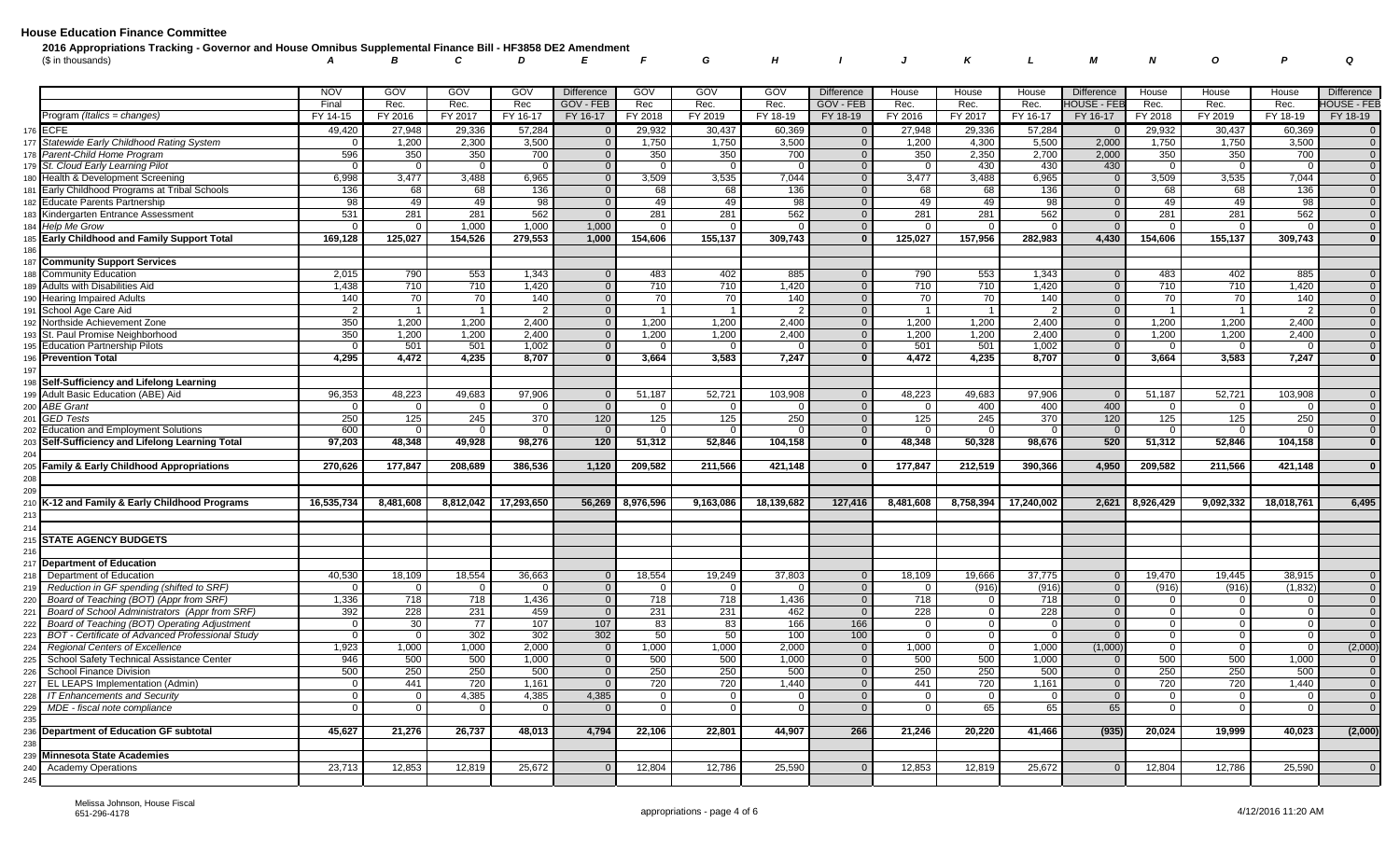| 2016 Appropriations Tracking - Governor and House Omnibus Supplemental Finance Bill - HF3858 DE2 Amendment |  |  |  |  |  |  |  |                                   |  |
|------------------------------------------------------------------------------------------------------------|--|--|--|--|--|--|--|-----------------------------------|--|
| (\$ in thousands)                                                                                          |  |  |  |  |  |  |  | A B C D E F G H I J K L M N O P Q |  |
|                                                                                                            |  |  |  |  |  |  |  |                                   |  |

|                                                      | <b>NOV</b> | GOV            | <b>GOV</b>   | <b>GOV</b>   | <b>Difference</b> | GOV            | <b>GOV</b>   | GOV          | <b>Difference</b> | House          | House        | House         | <b>Difference</b> | House          | House     | House      | <b>Difference</b>  |
|------------------------------------------------------|------------|----------------|--------------|--------------|-------------------|----------------|--------------|--------------|-------------------|----------------|--------------|---------------|-------------------|----------------|-----------|------------|--------------------|
|                                                      | Final      | Rec.           | Rec.         | Rec          | <b>GOV - FEB</b>  | Rec            | Rec.         | Rec.         | GOV - FEB         | Rec.           | Rec.         | Rec.          | HOUSE - FEE       | Rec.           | Rec.      | Rec.       | <b>HOUSE - FEB</b> |
| Program <i>(Italics = changes)</i>                   | FY 14-15   | FY 2016        | FY 2017      | FY 16-17     | FY 16-17          | FY 2018        | FY 2019      | FY 18-19     | FY 18-19          | FY 2016        | FY 2017      | FY 16-17      | FY 16-17          | FY 2018        | FY 2019   | FY 18-19   | FY 18-19           |
| Minnesota State Academies subtotal                   | 23,713     | 12,853         | 12,819       | 25,672       |                   | 12,804         | 12,786       | 25,590       | $\Omega$          | 12,853         | 12,819       | 25,672        |                   | 12,804         | 12,786    | 25,590     | $\overline{0}$     |
|                                                      |            |                |              |              |                   |                |              |              |                   |                |              |               |                   |                |           |            |                    |
| Perpich Center for Arts Education                    |            |                |              |              |                   |                |              |              |                   |                |              |               |                   |                |           |            |                    |
| Center for Arts Education Operations                 | 13,575     | 6,872          | 6,973        | 13,845       |                   | 6,973          | 6,973        | 13,946       | $\overline{0}$    | 6,872          | 6,973        | 13,845        | $\overline{0}$    | 6,973          | 6,973     | 13,946     | $\overline{0}$     |
|                                                      | 13,575     | 6,872          |              | 13,845       |                   |                |              | 13,946       | $\Omega$          | 6,872          |              | 13,845        | $\Omega$          |                |           |            | $\mathbf{0}$       |
| <b>Perpich Center for Arts Education subtotal</b>    |            |                | 6,973        |              |                   | 6,973          | 6,973        |              |                   |                | 6,973        |               |                   | 6,973          | 6,973     | 13,946     |                    |
| <b>State Agencies Subtotal</b>                       | 82,915     | 41,001         | 46,529       | 87,530       | 4,794             | 41,883         | 42,560       | 84,443       | 266               | 40,971         | 40,012       | 80,983        | (935)             | 39,801         | 39,758    | 79,559     | (2,000)            |
|                                                      |            |                |              |              |                   |                |              |              |                   |                |              |               |                   |                |           |            |                    |
|                                                      |            |                |              |              |                   |                |              |              |                   |                |              |               |                   |                |           |            |                    |
| <b>Education Finance General Fund Appropriations</b> | 16.618.396 | 8,522,609      | 8,858,57     | 17.381.180   | 61.063            | 9,018,479      | 9,205,646    | 18,224,125   | 127.682           | 8.522.579      | 8,798,406    | 17.320.985    | 1,686             | 8.966.230      | 9,132,090 | 18.098.320 | 4,495              |
| Change from prior year or biennium                   |            | 4.0%           | 3.9%         | 4.6%         | 0.4%              | 2.5%           | 2.1%         | 5.2%         | 0.7%              | 4.0%           | 3.2%         | 4.2%          | 0.0%              | 1.9%           | 1.8%      | 4.5%       | 0.0%               |
|                                                      |            |                |              |              |                   |                |              |              |                   |                |              |               |                   |                |           |            |                    |
|                                                      |            |                |              |              |                   |                |              |              |                   |                |              |               |                   |                |           |            |                    |
| <b>REVENUES/TRANSFERS</b>                            |            |                |              |              | $\Omega$          |                |              |              |                   |                |              |               |                   |                |           |            |                    |
|                                                      |            |                |              |              |                   |                |              |              |                   |                |              |               |                   |                |           |            |                    |
| <b>GENERAL FUND REVENUES/TRANSFERS gain/(loss)</b>   |            |                |              |              |                   |                |              |              |                   |                |              |               |                   |                |           |            |                    |
| <b>Teacher Licensing Fees</b>                        | - 0        | $\overline{0}$ |              |              |                   | $\overline{0}$ | $\Omega$     | $\Omega$     | $\Omega$          | $\overline{0}$ | (1,650)      | (1,650)       | (1,650)           | (1,650)        | (1,650)   | (3, 300)   | (3,300)            |
| Administrator Licensing Fees                         | $\Omega$   | $\overline{0}$ | $\Omega$     | $\Omega$     | $\Omega$          | $\overline{0}$ | $\Omega$     | $\Omega$     | $\Omega$          | $\Omega$       | (215)        | (215)         | (215)             | (215)          | (215)     | (430)      | (430)              |
| GF Savings from having BOT/BOSA funded by SRF        | $\Omega$   | $\overline{0}$ | $\Omega$     | - 0          | $\Omega$          | $\overline{0}$ | $\Omega$     | - വ          | $\Omega$          | $\Omega$       | 949          | 949           | 949               | 949            | 949       | 1,898      | 1,898              |
| SRF spending for MDE Licensing                       | $\Omega$   | $\overline{0}$ |              | $\Omega$     | $\Omega$          | $\mathbf{0}$   | $\Omega$     |              | $\Omega$          | $\Omega$       | 916          | 916           | 916               | 916            | 916       | 1,832      | 1,832              |
| Online IEP Cancellation from Odyssey to GF FY16      | $\Omega$   | $\Omega$       |              |              | $\Omega$          | $\mathbf{0}$   | $\Omega$     | 0            | $\Omega$          | 1,686          | $\Omega$     | 1,686         | 1,686             | $\Omega$       | $\Omega$  |            | $\overline{0}$     |
| TOTAL GENERAL FUND REVENUE gain/(loss)               | $\Omega$   | $\Omega$       |              | $\Omega$     | $\Omega$          | $\Omega$       | $\Omega$     | $\Omega$     | $\Omega$          | 1.686          | $\Omega$     | 1.686         | 1.686             | $\Omega$       | $\Omega$  |            | $\Omega$           |
| <b>GENERAL FUND RECONCILIATION</b>                   |            |                |              |              |                   |                |              |              |                   |                |              |               |                   |                |           |            |                    |
|                                                      |            |                |              |              |                   |                |              |              |                   |                |              |               |                   |                |           |            |                    |
| <b>Education Finance General Fund Appropriations</b> | 16,618,396 | 8,522,609      | 8,858,57     | 17,381,180   |                   | 9,018,479      | 9.205.646    | 18,224,125   |                   | 8,522,579      | 8,798,406    | 17,320,985    | 1,686             | 8,966,230      | 9,132,090 | 18,098,320 | 4,495              |
|                                                      |            |                |              |              |                   |                |              |              |                   |                |              |               |                   |                |           |            |                    |
| Gen Fund Revenue gain / (loss) (-)                   | $\Omega$   | $\overline{0}$ |              |              |                   | $\Omega$       | $\Omega$     | $\Omega$     | $\Omega$          | 1,686          | $\Omega$     | 1,686         | 1,686             | $\mathbf{0}$   |           |            | $\overline{0}$     |
|                                                      |            |                |              |              |                   |                |              |              |                   |                |              |               |                   |                |           |            |                    |
| Net General Fund Impact for Target                   | 16,618,396 | 8,522,609      | 8,858,571    | 17,381,180   | $\Omega$          | 9,018,479      | 9,205,646    | 18,224,125   |                   | 8,520,893      | 8,798,406    | 17,319,299    |                   | 8,966,230      | 9,132,090 | 18,098,320 | 4,495              |
|                                                      |            |                |              |              |                   |                |              |              |                   |                |              |               |                   |                |           |            |                    |
| 301                                                  |            |                |              |              |                   |                |              |              |                   |                |              |               |                   |                |           |            |                    |
| 302                                                  |            |                |              |              |                   |                |              |              |                   |                |              |               |                   |                |           |            |                    |
| Payment Shifts (Included in Appropriations)          |            |                |              |              |                   |                |              |              |                   |                |              |               |                   |                |           |            |                    |
|                                                      |            |                |              |              |                   |                |              |              |                   |                |              |               |                   |                |           |            |                    |
| <b>Aid Payment Shift</b>                             | 261,515    | $\overline{0}$ | $\Omega$     | $\Omega$     | $\Omega$          | $\overline{0}$ | $\Omega$     | $\Omega$     | $\Omega$          | $\Omega$       | $\cap$       | $\sqrt{ }$    |                   | $\overline{0}$ |           |            | $\overline{0}$     |
| Property Tax Recognition Shift                       | 551,059    | $\mathbf 0$    |              | $\Omega$     |                   | $\Omega$       | $\Omega$     | $\Omega$     | $\Omega$          | $\Omega$       | $\Omega$     | $\mathcal{C}$ |                   | $\Omega$       |           |            | $\overline{0}$     |
| Subtotal                                             | 812.574    | $\mathbf{0}$   | $\mathbf{r}$ | $\mathbf{r}$ | $\Omega$          | $\mathbf{0}$   | $\mathbf{0}$ | $\mathbf{r}$ | $\Omega$          | $\mathbf{0}$   | $\mathbf{r}$ | $\Omega$      |                   | $\mathbf{0}$   | $\Omega$  |            | $\overline{0}$     |
|                                                      |            |                |              |              |                   |                |              |              |                   |                |              |               |                   |                |           |            |                    |
| <b>Education Expenditures not including shifts</b>   | 15,805,822 | 8,522,609      | 8,858,571    | 17,381,180   | 61,063            | 9,018,479      | 9,205,646    | 18,224,125   | 127,682           | 8,520,893      | 8,798,406    | 17,319,299    |                   | 8,966,230      | 9,132,090 | 18,098,320 | 4,495              |
| Change from prior year or biennium                   |            | 4.0%           | 3.9%         | 10.0%        | 0.4%              | 2.5%           | 2.1%         | 5.2%         | 0.7%              | 4.0%           | 3.3%         | 9.6%          |                   | 1.9%           | 1.8%      | 4.5%       |                    |